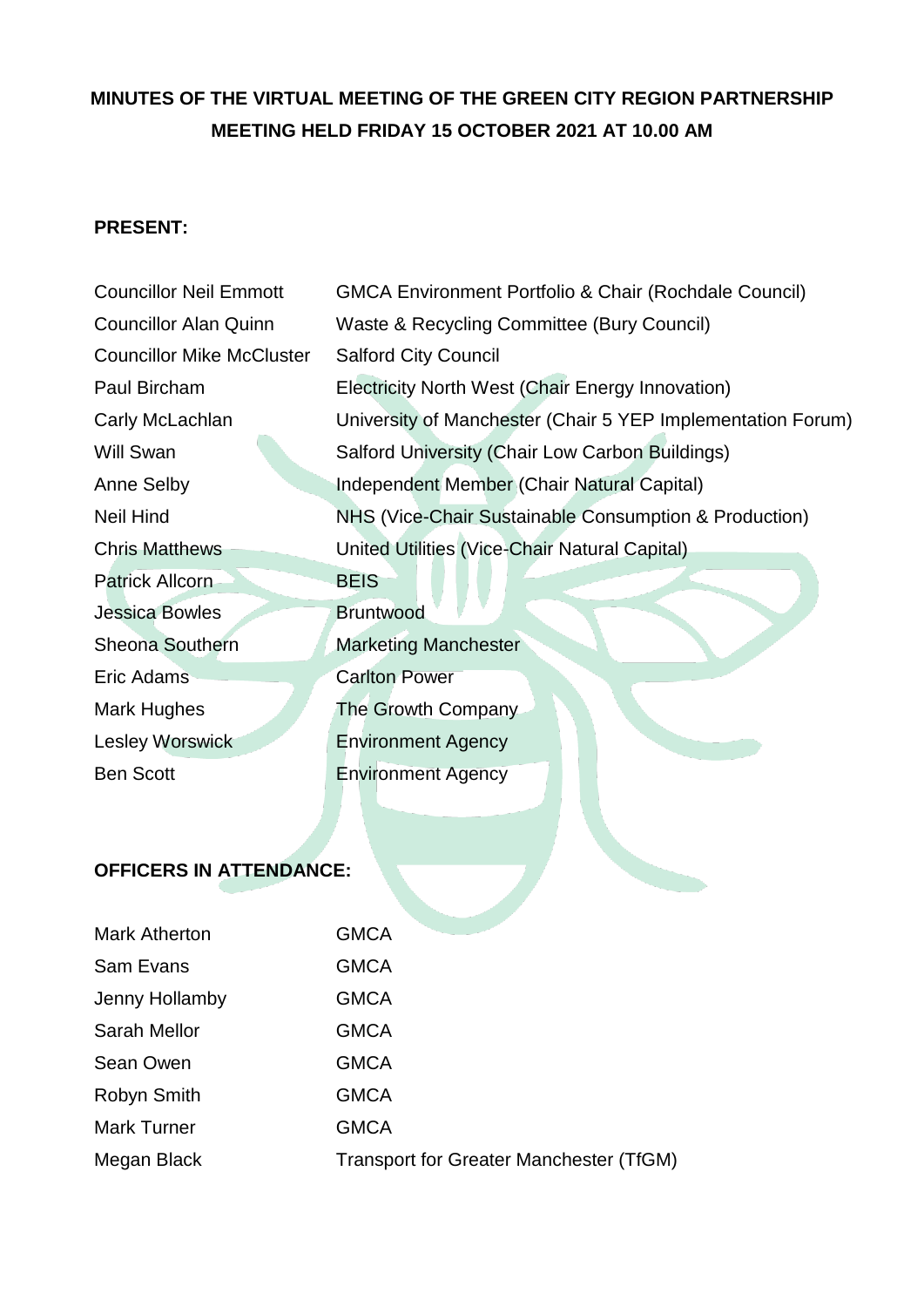#### **GMGCRP/17/21 INTRODUCTION AND APOLOGIES**

Apologies for absence were received from Peter Emery (Paul Bircham, Substitute), Phil Korbel, Andy Gibson, Bernard Magee, Roger Milburn, Simon Nokes, Chris Oglesby, Liz Price, Sarah Price, Anne Selby, Pam Smith, and Simon Warburton.

Mark Hughes from the Growth Company had been invited to the meeting as an Observer.

## **GMGCRP/18/21 CHAIR'S ANNOUNCEMNTS AND URGENT BUSINESS**

The Chair reported that the final Greater Manchester Clean Air Plan and Policy had been agreed by the ten Greater Manchester Local Authorities. Funding had been secured via the Clean Air Plan proposals to support the uptake of zero emission capable taxis. The funding ranged between £6k to £10k dependent on the vehicle type.

#### **GMGCRP/19/21 DECLARATIONS OF INTEREST**

There were no declarations of interest received at the meeting.

# **GMGCRP/20/21 TO APPROVE THE MINUTES OF THE LAST MEETING DATED 29 JULY 2021**

#### **RESOLVED/-**

- a) That the minutes be approved as a correct record.
- b) That an item on lobbying priorities developed by the Strategic Infrastructure Board and the retrofit accelerator project would be considered at the meeting on 27 January 2022.
- c) That Councillor Alan Quinn (Bury) be appointed as Vice-Chair and would also represent the Green City Region Partnership on the Greater Manchester Clean Air Charging Authorities Committee and Air Quality Administration Committee for the 2021/22 Municipal Year.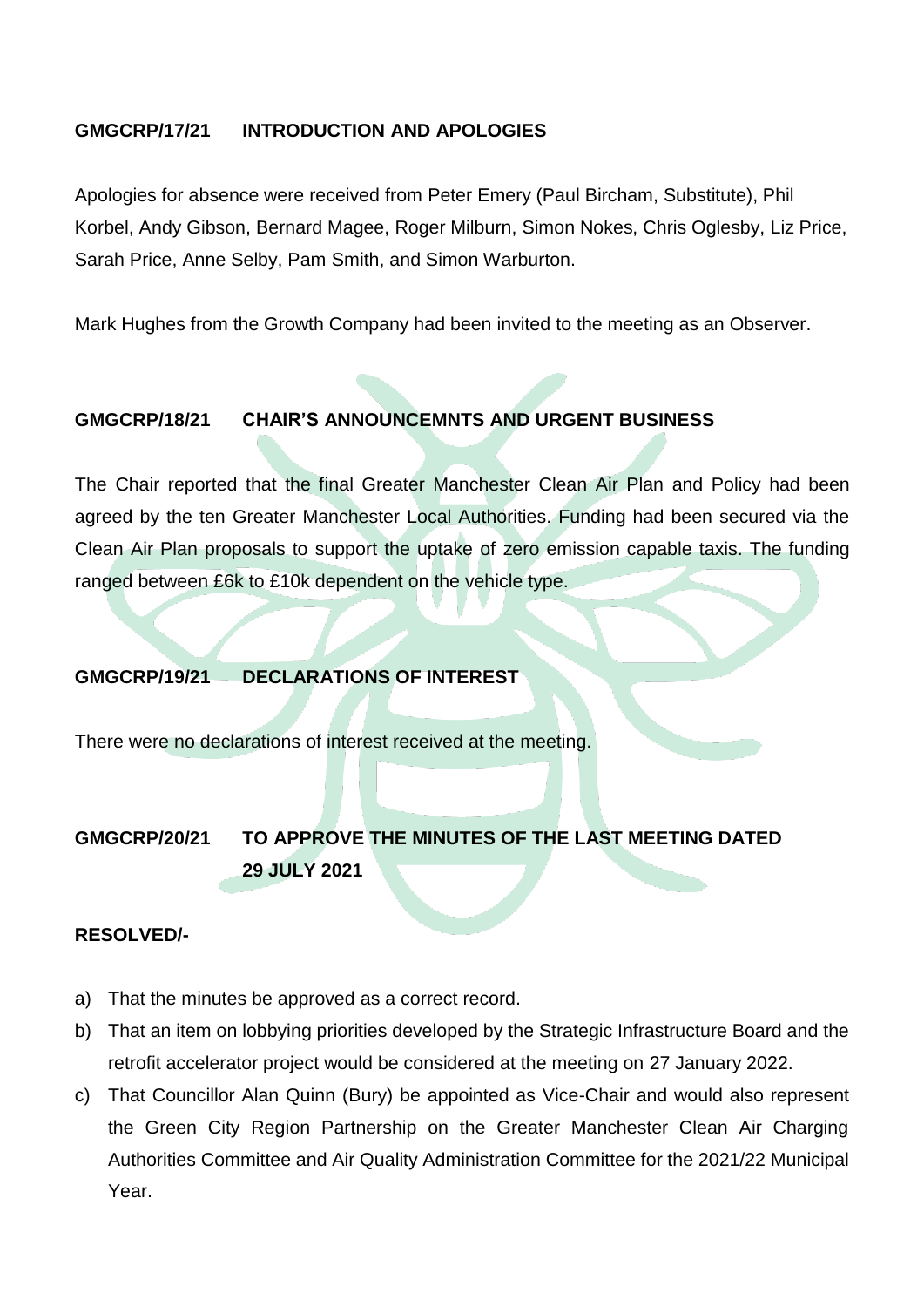## **GMGCRP/21/21 PROGRESS REPORT 5 YEAR ENVIRONMENTAL PLAN (5 YEP)**

The report provided the usual update on progress of the Green City Region Partnership for the second quarter of 2021/22. The GMCA's Director of Environment, drew out the main points for Members.

The Partnership discussed deadlines and capacity, the role of the Elected Member, retrofitting buses, BEIS and tracking progress.

## **RESOLVED/-**

That the Partnership noted and commented upon the progress outlined in the report and latest position set out in the dashboard attached at Annex 1 (5 YEP - Performance Overview).

# **GMGCRP/22/21 WORK PROGRAMME 2021 AND CHALLENGE GROUP UPDATES**

The report outlined the progress made by the 5 YEP Challenge Groups in developing their key priorities through Task and Finish Action groups. The presentation that accompanied the report provided an updated overview of the Challenge Group priorities and how they were being delivered through Task and Finish Action Groups.

The Partnership discussed blue and green hydrogen, heat pumps and infrastructure, heat pump barriers and myth busting, noise and planning authorities, awareness raising, what future towns would look like, hogweed and invasive species, the English Waste Strategy, domestic heating and transport, and lobbying asks.

## **RESOLVED/-**

- 1. That the Partnership noted the progress in developing the mission-based approach and the associated Challenge Group and Task and Finish Action Group activity.
- 2. That the Communications and Engagement Challenge Group consider updated messages, raising awareness and myth busting.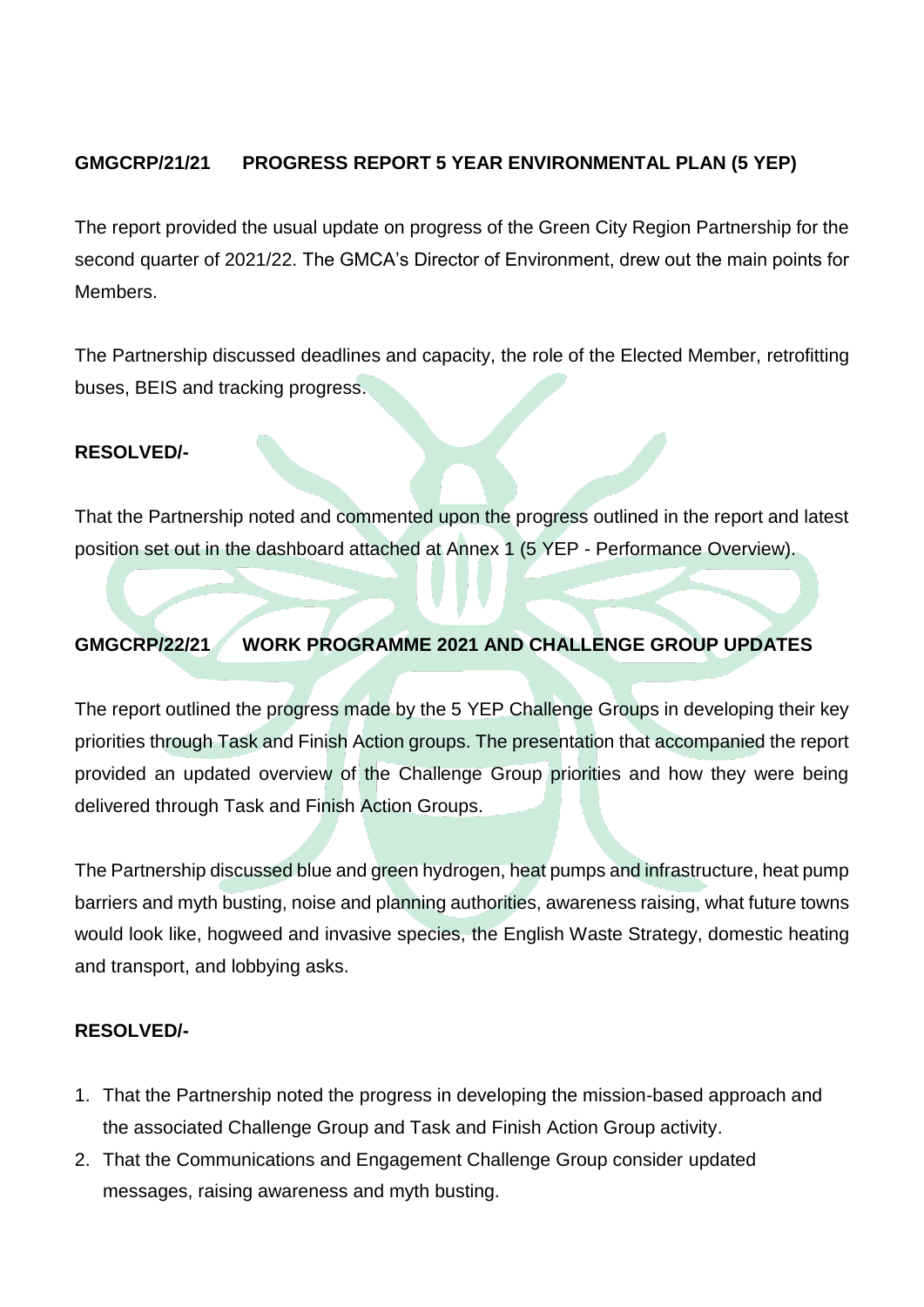3. That the 5 YEP Implementation Forum consider lobbying messages and added value.

## **GMGCRP/23/21 TRAFFORD ENERGY PARK**

The Partnership considered a presentation about the Trafford Energy Park by Carlton Power. It was reported the GMCA had committed to explore the energy innovation potential for the wider Carrington site via a Memorandum of Understanding (MoU) signed in October 2021. This would seek to explore further storage, energy generation and green hydrogen production. Partners to the MoU included the GMCA, Trafford Council, Carlton Power, Electricity North West (ENWL), Cadent Gas and Manchester Metropolitan University. Carlton Power had submitted a planning application and an expression of interest to the recent Department for International Trade (DIT) call for the global investment summit. The total investment opportunity was just under £600m across three schemes, with £17m secured.

The Partnership discussed an on-site Greater Manchester bus depot, hydrogen powered buses and the MoU.

## **RESOLVED/-**

That the presentation be received and noted.

## **GMGCRP/24/21 WATER MANAGEMENT – WHOLE CATCHMENT APPROACH**

A presentation was received about working towards a resilient future in Greater Manchester from the Environment Agency.

The Partnership discussed austerity and flooding.

## **RESOLVED/-**

That the presentation be received and noted.